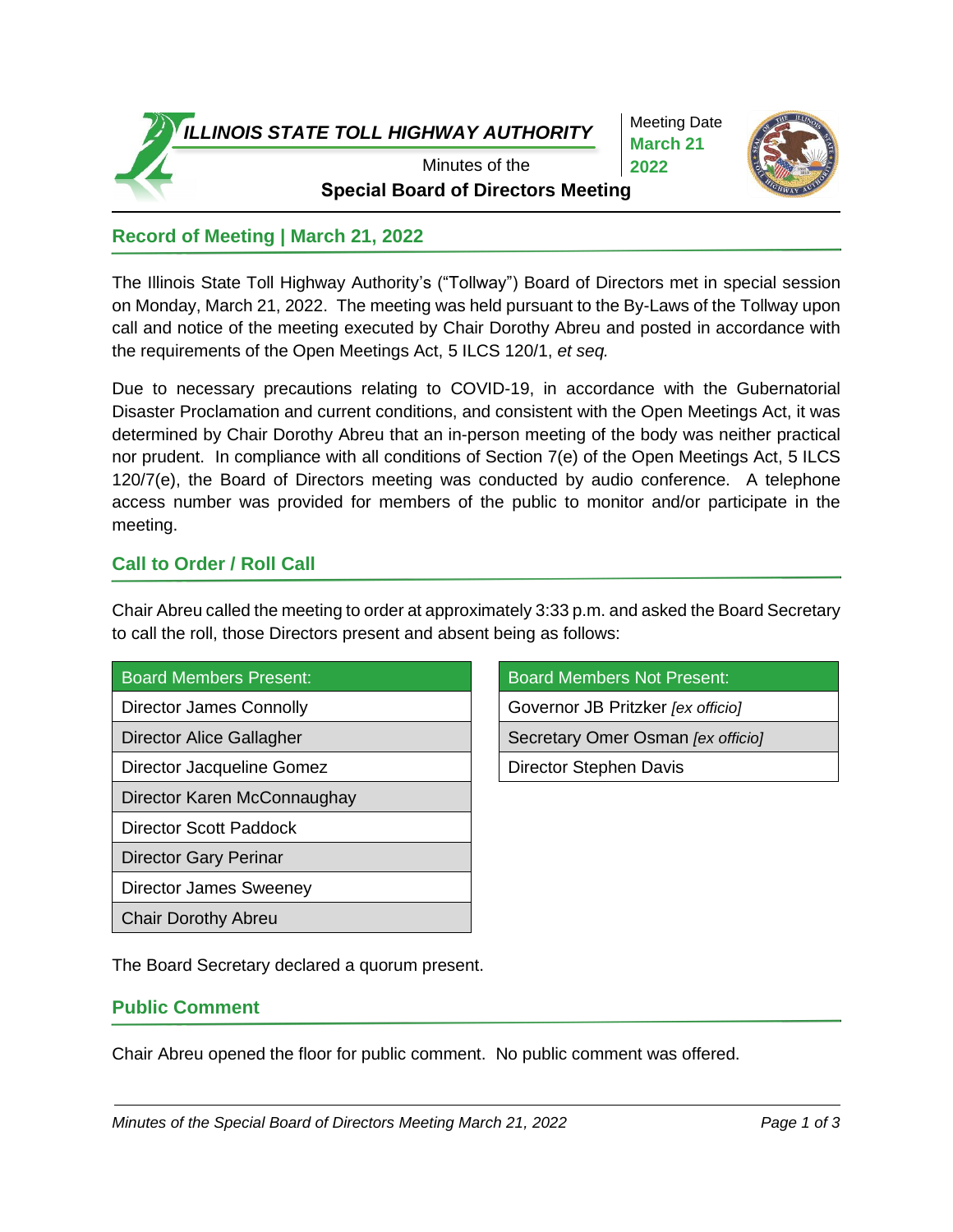*ILLINOIS STATE TOLL HIGHWAY AUTHORITY*

Meeting Date **March 21 2022**



**Regular Board of Directors Meeting** Minutes of the

### **Items for Consideration**

### **Engineering**

*Item 1: Award of Contract I-19-4714 to Dunnet Bay Construction Co. for Roadway and Bridge Construction of the I-490 and IL Route 390 Interchange on the Elgin O'Hare Western Access Tollway (I-490) and Illinois Route 390 from Mile Post 16.3 to Mile Post 17 in the amount of \$23,241,093.24.*

*Item 2: Award of Contract RR-21-9247 to Drive Construction, Inc. for Traffic Operations Center and Dispatch Center Renovation General Construction on the Veterans Memorial Tollway (I-355) at Mile Post 19.8 (Central Administration Building) in the amount of \$4,189,000.00.*

*Item 3: Change Order / Extra Work Order on I-17-4339 to Judlau Contracting, Inc. for Roadway and Bridge Widening and Reconstruction on the Tri-State Tollway (I-294) between Mile Post 35.04 (South of Grand Avenue) and Mile Post 36.70 (Wolf Road) and on I-490 Ramp S1 and Ramp S2 in the amount of \$400,000.00 from \$156,039,761.15 to \$156,439,761.15.* 

*Item 4: Extra Work Order on I-20-4519 to F.H. Paschen, S.N. Nielsen & Associates, LLC for Roadway & Bridge Reconstruction on the Tri-State Tollway (I-294) Tollway between Mile Post 22.3 (75th Street) and Mile Post 24.1 (I-55 Ramps) in the amount of \$720,000.00, increasing the contract amount from \$127,194,376.65 to \$127,914,376.65.*

*Item 5: Change Order / Extra Work Order on I-19-4476 to Plote Construction, Inc. / Dunnet Bay Construction Co., (JV) for Roadway and Bridge Widening and Reconstruction on the Tri-State Tollway (I-294) at (Eisenhower Expressway I-290) and St. Charles Road in the amount of \$450,000.00, increasing the contract amount from \$32,965,466.50 to \$33,415,466.50.*

*Item 6: Acceptance of Proposal from HDR Engineering, Inc. on Contract RR-21-4801 for Design Services Upon Request, Systemwide in an amount not to exceed \$5,000,000.00.*

Chair Abreu stated that she is recusing herself from participating in the decision regarding Engineering Items 1 thru 6. Without objection, she requested that these items be taken as a group.

Chair Abreu entertained a motion to consolidate for consideration and action Engineering Items 1 thru 6. Director McConnaughay made a motion to consolidate these items, seconded by Director Sweeney. Chair Abreu asked that the roll be called on the motion, the vote of yeas and nays being as follows: